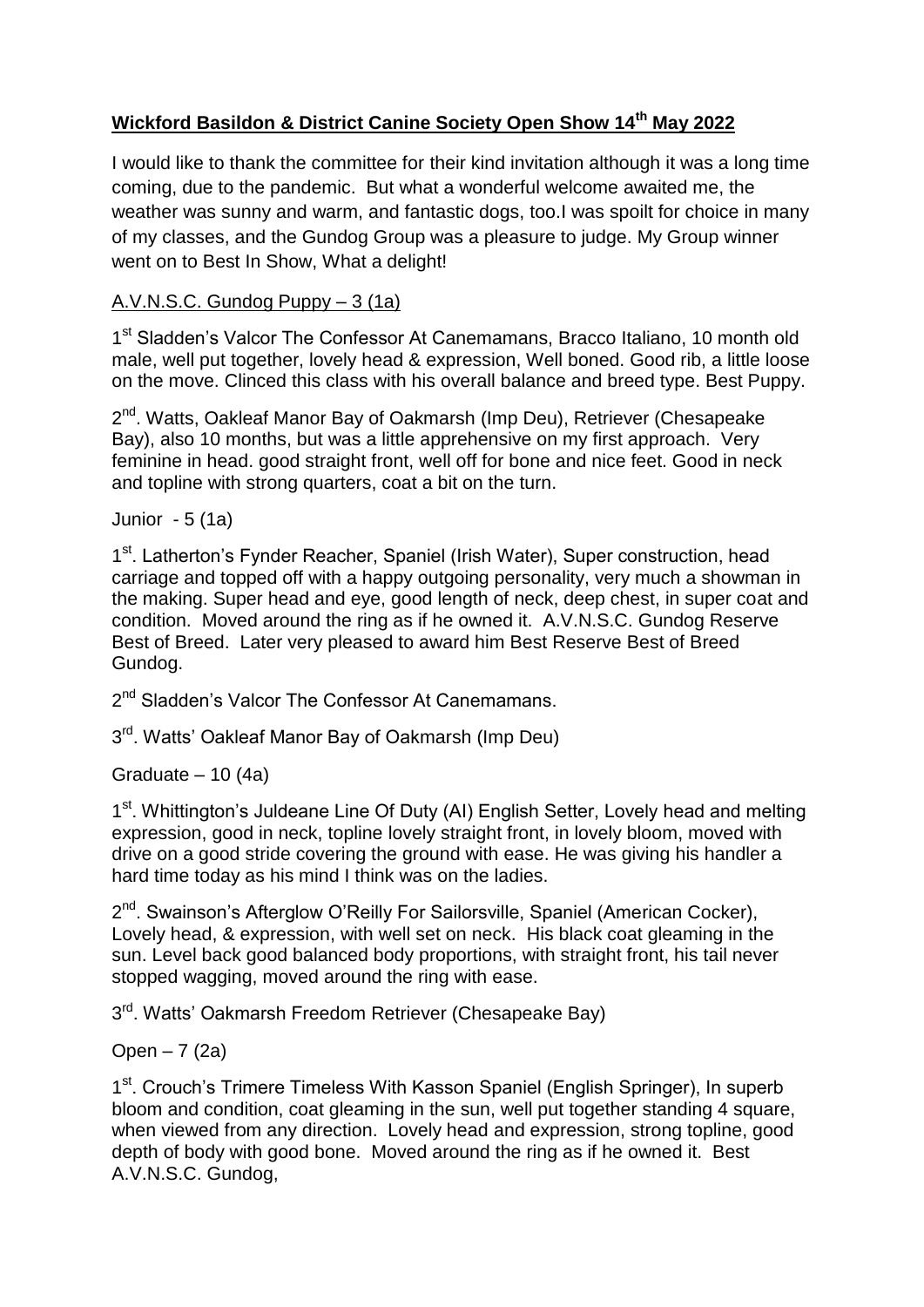2<sup>nd</sup> Daniels' Ivcar Into The Woods, Spaniel (Sussex), 31/2 year old male, good red type, lovely head & expression, very happy disposition. Good in topline, rib and couplings. Moved well.

3<sup>rd</sup>. Sladden's Tyrbechgyn Believe You Will at Canemamans JW Bracco Italiano

Retriever (Flat Coated)

 $Puppy - 1$ 

1<sup>st</sup> Knight & Jacobs' Gemswin Daydream Believer, This little girl's first show today and she breezed into the ring, taking everything in her stride. Very feminine, in super coat and condition. A good mover covering the ground with an easy stride. Balanced body with straight forelegs, good depth and spring of rib. With a good bed of strifle. Best Puppy.

Junior 1 (1a)

Graduate 2 (1a)

1<sup>st</sup> Beeson's Esined Double Delght, Pretty 19 month old girl, nice head & expression, lovely length of neck and straight front. Good depth of chest and rib. Stands 4 square in lovely coat and condition. Moved on an easy stride.

Open 4

1<sup>st</sup> Phipps Baker & Baker's Never Say Never Oasis Of Peace (ATC AW01900CZE), Looking very much the part today her coat just shone. At nearly 3 years old she is coming into her prime. Femine head and expression, lovely flow of neck into well laid back shoulders, superb topline and tailset, with that flat coat must, the ever wagging tail!! Balanced body properties, and good bend & width of stifle. Moved Around the ring with purpose, totally at one with her handler. Pleased to award her Best of Breed.

2<sup>nd</sup>. Knight & Jacobs' Gemswin Dressed For Success, Lovely bitch on the move, with feminine head and expression, preferred the shoulder construction of my winner, good in upper arm and topline, with typical ever wagging tail. Reserve Best of Breed.

3<sup>rd</sup>. Beeson's Esined Pandora

#### AV Imported Breed Register Gundog

Open 1.

1<sup>st</sup>. Sladden's Khyannes Triton At Canemamans (Imp Hiun), Braque D'auvergne, 4 year old male, a very good mover, covering the ground with ease. Good head and eye, straight front, and topline, strong hindquarters, stands 4 square. In good coat & condition. Best A.V. Imported Breed Register.

A.V. Gundog Veteran 15 (3a) A lovely class, where I really was spoilt for choice.

1<sup>st</sup>. Barham's Kenwardgold Minnie Me, Stunning Liver & White 7 year old bitch, who belies her years. Correct head and expression, super length of neck leading into